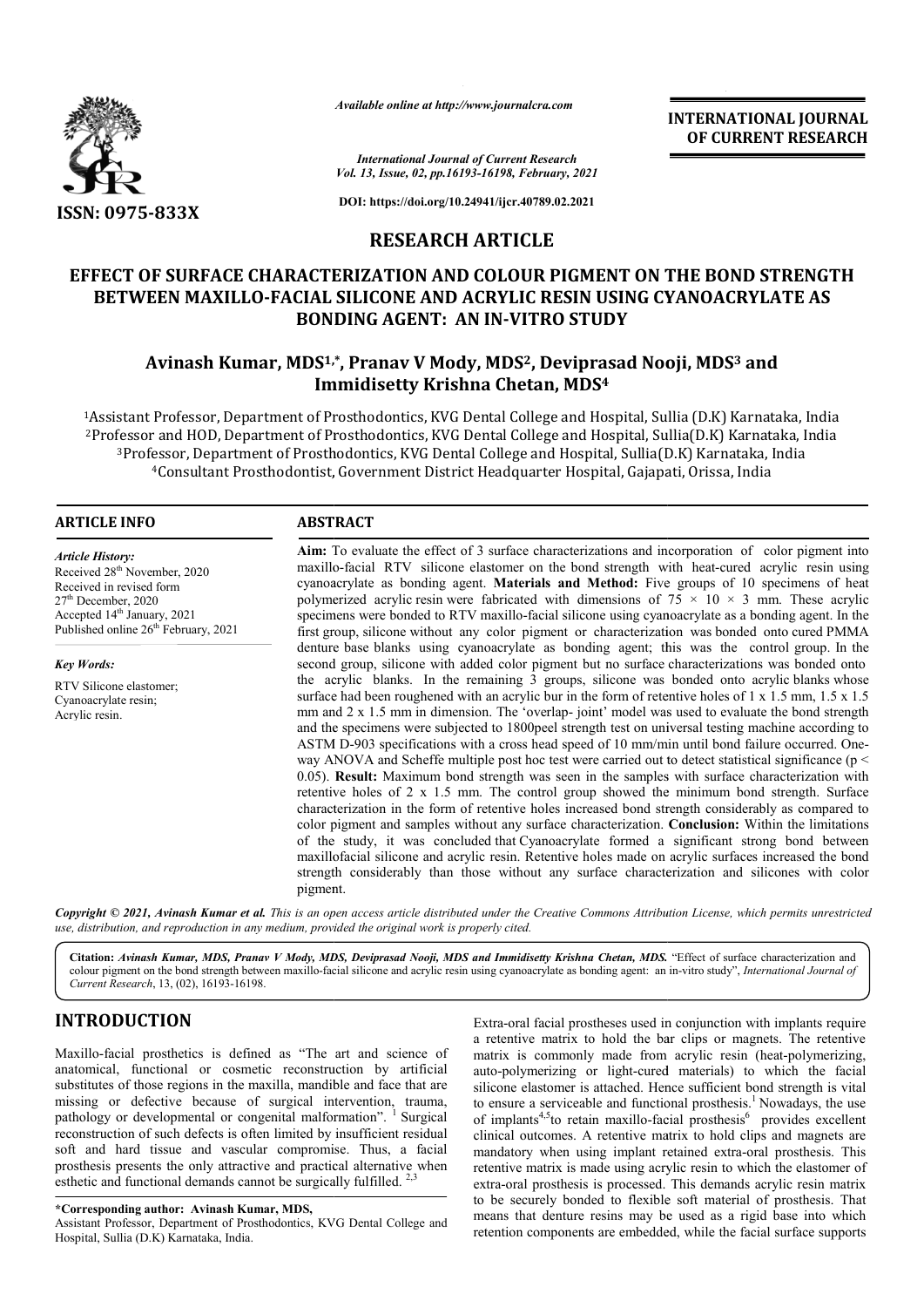the silicone component of facial prosthesis.  $\frac{1}{7}$  Maxillo-facial silicone elastomers are Dimethyl siloxane polymers and have different chemical structure to PMMA denture base resin. An adhesive primer is required to aid their bonding to the denture base.<sup>8</sup> It is likely that these adhesive primers have an organic solvent and an adhesive agent that reacts with both silicone and resin materials. They activate the surfaces via etching or promoting hydrogen bonding and covalent coupling, increasing the wet ability of the substrate and by impregnating the surface layer with polymeric ingredients.<sup>9</sup> The primers available commercially do serve their purpose well, but are often expensive which increases the working cost of fabricating the prosthesis; this may be a significant factor preventing patients from seeking prosthetic rehabilitation. In an in-vitro study conducted by Shetty US et al<sup>10</sup>, even though the author found cyanoacrylate resin adhesive having less bond strength compared to the bond strength of the two primers (G-611, A-330G) used in his study and also he explained different variables which may affect the bond strength (surface characterization, effect of outdoor weathering, colour pigment added to silicone) he concluded that cyanoacrylate resin has satisfactory bond strength. Further, use of cyanoacrylate resin in place of primer brings a tremendous decrease in the cost of prosthesis (a primer bottle of 10g costs around Rs.3,500/-- in Indian market, where-as a 500mg pack of cyanoacrylate resincosts only Rs.5/--). Cyanoacrylate resin (instead of regularly available primers) will be used in this study as adhesive between maxillo-facial silicone and acrylic substructure.<sup>10</sup> Amin *et al*. reported that sandblasting the acrylic resin base weakened the bondbetween the resin and the silicone.<sup>8</sup>Similar results were reported by Miami et al. who proved that roughening of the denture surface with air-particle abrasion was not effective for enhancing failure load and maintaining longevity of the silicone and acrylic resin.<sup>9</sup> The best way to prepare a denture resin base in order to get maximum bond strength while attaching it with silicone is unclear. Achieving a proper color match is very important for any prosthesis to be acceptable to the patient. So it is mandatory to mix colors while fabricating prosthesis. Studies documenting the effect of incorporating color in silicone over the bond strength with the acrylic are scarce in literature. The aim of this study was to evaluate the effect of 3 surface characterization and incorporating color pigment into silicone elastomer over the bond strength using cyanoacrylate resin as bonding agent with the null hypothesis that no difference would exist in the bond strength between them.

## **MATERIALS AND METHODS**

The bond strength between heat polymerizing acrylic resin (Dentsply India Pvt. ltd., Gurgaon, Haryana, India) and silicone elastomer (M P Sai Enterprise, Thane, India) was evaluated using cyanoacrylate resin (Fevikwik; Pidilite Industries, Mumbai, India.) were used as bonding agents. The bond strength between silicone elastomer and heat polymerized acrylic resin specimens were tested using an acrylic resin blank as a test specimen with the dimension of 75 mm  $\times 10$ mm×3 mm. Silicone elastomer was bonded to a part of specified area on the acrylic resin blank. A total of 50 test specimens were fabricated, which were then divided into 3 main groups (A, B, and C). Group B was further divided into subgroups B1, B2, and B3 with 10 specimens each. Specimens of group A and C had no surface characterization (plain) on the acrylic resin blank, Specimens of subgroup B1, B2 and B3 had surface characterization with retentive holes of 1 mm, 1.5 mm and 2 mm deep respectively and 1.5 mm in diameter.

**Preparation of the specimens:** Fifty specimens of heat polymerized acrylic resin (10 specimens for each of above mentioned three experimental groups) were fabricated using a custom made 3 piece stainless steel metal mold. This stainless steel mold consisted of 3 components: upper member, lower member and middle member. These were assembled together with the help of 4 lock screws present in the lower member. The middle member had 4 rectangular cavities of the following dimensions: 75mm length, 10mm width and 3mm thickness into which heat cure acrylic resin where packed to obtain the acrylic specimens.<sup>10</sup>(Fig- 1). In each of the 4 cavities, at the length of 25 mm, V shaped notches were incorporated so as to obtain V

shaped horizontal projections in the acrylic specimens. (Fig- 1) Heat polymerized acrylic resin was mixed and packed into the custom made mold (Fig 2). This entire assembly was placed under the hydraulic bench press at 1.25 tons of pressure for 10 minutes (Fig 2), after bench curing for 30 minutes, the mold was placed in a digital acrylizer and cured according to manufacturer's instructions. After bench cooling for 12 hours, the metallic mold was dis-assembled and the plain acrylic resin blanks without any surface characterization were retrieved carefully from the middle member for the group A and C .They were finished and polished using sandpaper.(Fig 3)

**Fabrication of acrylic resin blank for the subgroup B1, B2 and B3:** Plain acrylic blanks were fabricated as mentioned before for the group A and C. After the acrylic blanks were finished and polished a line was drawn with the help of metallic scale and pencil corresponding to the V shaped projections. This line demarcated the acrylic blank into 2 parts, A and B; Part A with a length of 25 mm, and Part B with a length of 50 mm. An adhesive tape was applied onto Part-B of the acrylic blank so that part-A remained exposed to be subjected for subsequent bonding with the maxillo-facial silicone. Horizontal lines were marked in this area at a distance of 3 mm and vertical lines were marked at a distance of 2.5 mm. At the intersection of these lines, 24 holes were made with depth of 1 mm, 1.5 mm and 2 mm respectively for subgroup B1, B2 and B3 using a round tungsten carbide bur of diameter 1.5 mm. (Fig- 4). On the surface of Part-B, two horizontal lines and two vertical lines were drawn 3 mmand 5 mm from the borders respectively. At the intersection of these lines, 4 orientation indentations were made with diameter of 1.5 mm and depth of 1.0 mm using a round tungsten carbide bur. These indentations helped in re-orienting the silicone strips in the same original positionover the acrylic blanks after application of cyanoacrylate bonding agent.

**Preparation of mold for Silicone samples:** On the acrylic resin blanks fabricated above (with and without surface modifications), another acrylic blank of the same dimension (75 mm×10 mm×3 mm in length, width and thickness respectively) was overlapped and the borders were sealed neatly with wax to seal the gap between the two blanks. The combined thickness of both the blanks was 6 mm. The fused acrylic blanks were flasked with the first pour covering till the junction of the two blanks. Once the dental plaster was set, petroleum jelly was applied all over followed by the second pour with dental stone and the flask was clamped. After 1 hour, the flask was opened, dewaxed and the overlapped acrylic blank from the upper member of the flask was removed from the mold and discarded. The lower member of the flask contained the acrylic blank with the required surface modification and the upper member of the flask contained the mold in which silicone was packed without cyanoacrylate and cured. (Fig 5)The dental flask was clamped once again and bench cured for 72 hours for the complete polymerization of silicone material to occur.

After 72 hours, the dental flask was opened to retrieve the silicone strips and acrylic blanks from the mold. (Fig 6). For group A, the silicones were weighed using precision digital scale (Shimadzu, Shimadzu Corporation, Shimadzu Philippines Manufacturing INC. (SPM) The pigment (yellow Artist's oil color) weight was equivalent to  $0.2\frac{9}{6}$ <sup>12</sup> of the weight of the silicone. Pigment was mixed with the silicone on a glass slab with the help of a stainless steel spatula until a homogenous mixture was obtained. The silicone was then packed in the master mold and the excess was removed with a spatula to maintain a regular thickness. After 72 hours, the silicone strips and acrylic blanks were retrieved from the mold.

**Preparation done prior to bonding of silicone strips to the acrylic blanks:** All the acrylic blanks with and without surface modifications were initially cleaned with water. The uncovered area of acrylic blank was cleaned with acetone for 10 seconds and then left to air dry for 5 minutes. Cyanoacrylate resin was applied on to Part-A of acrylic resin blank to be bonded to silicone and the cured silicone strip was placed immediately in its correct position using the four orientation grooves on Part- Bofthe acrylic resin blank.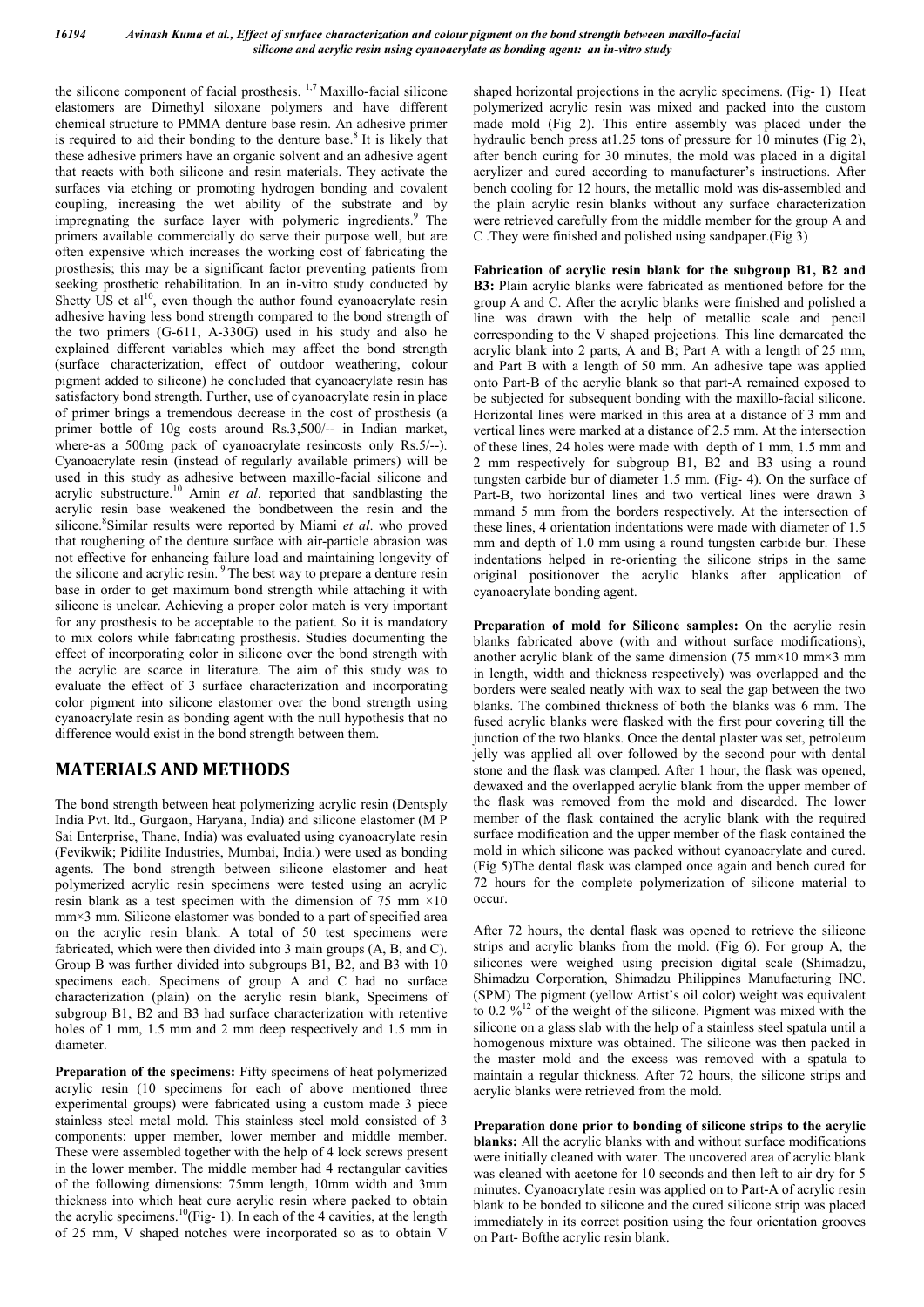

**Fig.1. Custom made stainless Steel mold (lower, middle and upper member), V shaped notch**



**Fig.2. Acrylic resin in dough stage packed and placed under hydraulic bench press**





**Fig. 3. Retrieval of acrylic resin blanks and finished**





**Fig. 4. Surface characteristics of acrylic substrate**





 **Thickness of Group B1sample 1 mm holes Thickness of Group B2 sample 1.5 mm holes**

**Fig. 5. Fabrication of mold for silicone**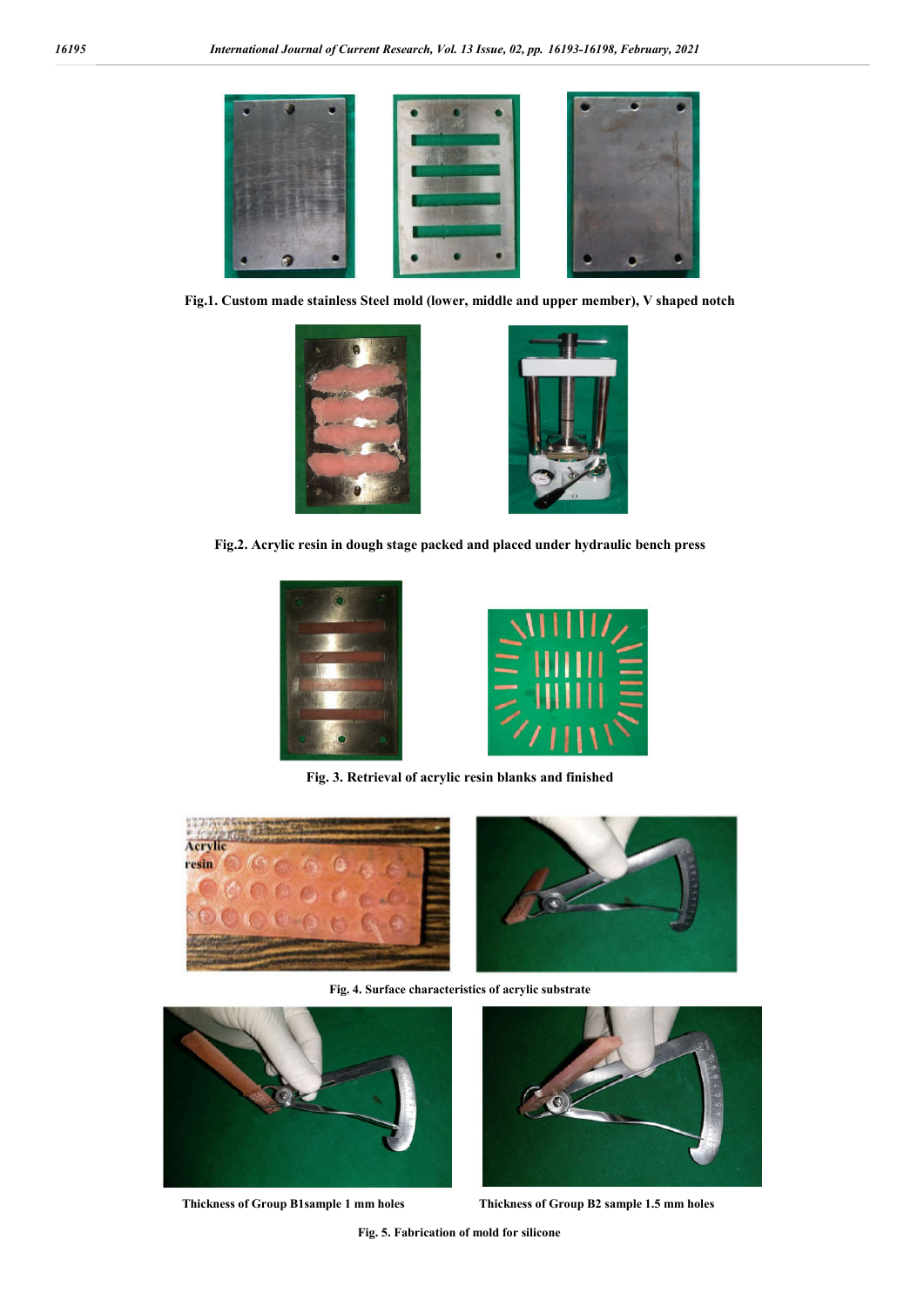A weight of 1 kg was placed on the specimens for 15 minutes. (Fig 7) The procedures mentioned above were carried out with all the 50 specimens. All the test groups were subjected to  $a180^\circ$  peel strength test on Hounsfield universal testing machine. The test was carried out according to the ASTM D-903 specification. In each specimens, the silicone strip was bonded to acrylic denture base at one end (25 mm×10 mm×3 mm) and left free at the other (50 mm×10 mm×3 mm). The free end of the strip was turned back at  $180^{\circ}$  so that the hard acrylic base was clamped in the lower clamp and the soft free silicone strip was gripped in the upper clamp (Fig 8). The force needed to cause bond failures was recorded. Peel strength  $(N/mm)^1$ was determined using the formula

### Peel strength =  $F / W (1 + \lambda / 3)$

Where  $F =$  maximum force recorded  $(N)$  $W =$  Width of specimens (10 mm)  $\lambda$  = Extension ratio of silicone elastomer (The ratio of stretched to primary length)

The results obtained were then subjected to statistical analysis using ANOVA. Pair wise comparison with respect to bond strength was analyzed using Scheffe multiple comparison test procedures. Statistical Package for Social Sciences (SPSS 21) was used to analyze the data.

## **RESULTS**

Analysis for comparison of all groups and surfaces with respect to peel strength revealed that there was statistically significant difference in the peel strengths between the groups ( $P = .000$ ). The mean peel strength was highest among B3 group  $(4.26 \pm 1.1)$  and least among C group  $(1.33 \pm 0.2)$  as shown in Table1. Further analysis of pair wise comparison among various groups with respect to peel strength using post hoc analysis revealed that statistically significant difference between B3 group and control group (P= .000) and between group  $B2$  and control group  $(P=.025)$  respectively as shown in Table 2.

## **DISCUSSION**

Maxillofacial materials are used to replace facial structures lost through disease or trauma. The prosthesis is commonly fabricated with heat-polymerizing, auto-polymerizing, or VLC resin to which the silicone facial elastomer is attached.<sup>4</sup> The bond of silicone elastomer to the acrylic resin component must be sufficiently tenacious to withstand the substantial forces acting upon the bond interface, not only during placement and removal of the prosthesis, but also during mold opening and deflasking procedures as this is the weakest link in the restoration.

#### **Table 1. Comparison of various groups considered in the study**

| <b>GROUP</b>   | N  | <b>MEAN</b>      | <b>SD</b> | <b>MINIMUM</b> | <b>MAXIMUM</b> |          |
|----------------|----|------------------|-----------|----------------|----------------|----------|
|                | 10 | .50 <sub>1</sub> | .84327    | .50            | 3.10           | $0.000*$ |
| B1             | 10 | .99              | .62279    |                | 2.96           |          |
| B <sub>2</sub> | 10 | 2.52             | .69459    | 1.55           | 3.83           |          |
| <b>B</b> 3     | 10 | 4.26             | 10040     | 2.55           | 5.90           |          |
|                | 10 | .33              | .28756    | .89            | 1.81           |          |
| <b>TOTAL</b>   | 50 | 1.0              | 3.548661  | 6.86           | 7.6            |          |

**Table 2. Pair wise comparisons of various groups with respect to peel strength by Scheffe multiple post hoc analysis**

| $(I)$ group    | $(J)$ group    | Mean Difference (I-J) | Std. Error | Sig. | 95% Confidence Interval |             |
|----------------|----------------|-----------------------|------------|------|-------------------------|-------------|
|                |                |                       |            |      | Lower Bound             | Upper Bound |
|                | B1             | $-.49000$             | .33912     | .720 | $-1.5791$               | .5991       |
| A              | B <sub>2</sub> | $-1.02100$            | .33912     | .077 | $-2.1101$               | .0681       |
|                | B <sub>3</sub> | $-2.76100*$           | .33912     | .000 | $-3.8501$               | $-1.6719$   |
|                | C              | .17000                | .33912     | .992 | $-9191$                 | 1.2591      |
|                | A              | .49000                | .33912     | .720 | $-.5991$                | 1.5791      |
| B1             | B2             | $-.53100$             | .33912     | .655 | $-1.6201$               | .5581       |
|                | B <sub>3</sub> | $-2.27100^*$          | .33912     | .000 | $-3.3601$               | $-1.1819$   |
|                | C              | .66000                | .33912     | .446 | $-4291$                 | 1.7491      |
|                | A              | 1.02100               | .33912     | .077 | $-.0681$                | 2.1101      |
| B2             | B1             | .53100                | .33912     | .655 | $-.5581$                | 1.6201      |
|                | B <sub>3</sub> | $-1.74000*$           | .33912     | .000 | $-2.8291$               | $-.6509$    |
|                | $\mathcal{C}$  | 1.19100*              | .33912     | .025 | .1019                   | 2.2801      |
|                | A              | 2.76100*              | .33912     | .000 | 1.6719                  | 3.8501      |
| B <sub>3</sub> | B1             | 2.27100*              | .33912     | .000 | 1.1819                  | 3.3601      |
|                | B <sub>2</sub> | 1.74000*              | .33912     | .000 | .6509                   | 2.8291      |
|                | C              | 2.93100               | .33912     | .000 | 1.8419                  | 4.0201      |
|                | A              | $-.17000$             | .33912     | .992 | $-1.2591$               | .9191       |
| $\mathcal{C}$  | B1             | $-.66000$             | .33912     | .446 | $-1.7491$               | .4291       |
|                | B2             | $-1.19100^*$          | .33912     | .025 | $-2.2801$               | $-.1019$    |
|                | B <sub>3</sub> | $-2.93100*$           | .33912     | .000 | $-4.0201$               | $-1.8419$   |



**Fig. 6. Preparation of silicone specimens**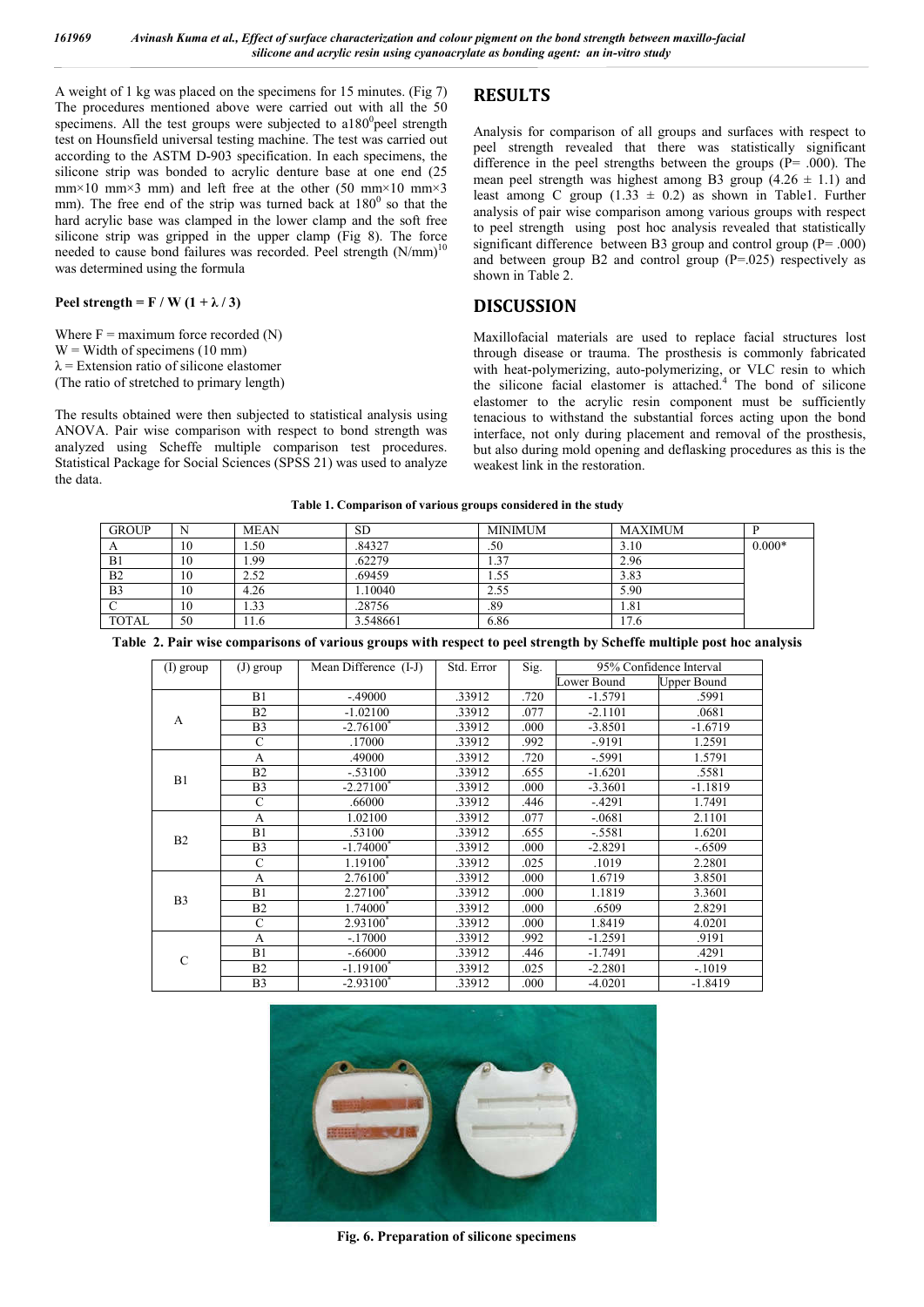The chemical structure of maxillofacial silicone elastomers (dimethyl siloxane polymers) and PMMA denture base resin is different, exhibiting poor bond characteristics. Hence, primers are provided to increase the bond strength between silicone elastomer and acrylic resin.10The primer molecules collectively serve as a chemical intermediate of the silicone and resin substrate by swelling the surface and improving wettability of the substrate via organic solvents, promoting hydrogen bonding, covalent coupling, and the formation of an interpenetrating network (IPN) at the boundary interphase.13Thereby preventing delamination of silicone and enhancing the longevity of the prosthesis. The primers available commercially do serve their purpose well, but are often expensive which increases the working cost of fabricating the prosthesis: this may be a significant factor preventing patients from seeking prosthetic rehabilitation. This study was done to find out the effect of different surface characterization and incorporating color pigment into silicone over the bond strength using cyanoacrylate as bonding agent. A study showed cyanoacrylate produced significant bond strength over the primer<sup>1</sup>.

Bond strength can be measured and evaluated by tensile test, shear test and peel test.<sup>14</sup> a horizontal component of detaching forces are generated when the patient removes the craniofacial implant retained prosthesis. This type of force is well simulated in the peel test. $3,4$  For this reason,  $180^\circ$  peel test was used in this study to evaluate the bond strength. In the present study, the type of bond failure was assessed visually and designated as adhesive, cohesive or mixed. Test showed that the experimental groups B1, B2and B3 failed cohesively while the control group (C) and group A showed mixed bond failure. For cohesive failures, the peel bond strengthbetween the silicone and the denture base was stronger than the strength of the silicone material. Although the peel test has the advantage of being the only method in which failure proceeds at a controlled rate and the peel force is a direct measure of the work of detachment, cohesive peel bond test failures should be interpreted with caution. It is likely that the cohesive failures were initiated by small imperfections or voids in the silicone mixture. Specimens of group B3 and B2 showed good bond strength with mean peel strength of 4.26 N/mm and 2.52 N/mm, respectively.







**Fig.7. Bonding of silicone strips**







**Fig. 8. Silicone peeled off from the acrylic resin substrate during 1800 Peel test under UTM**